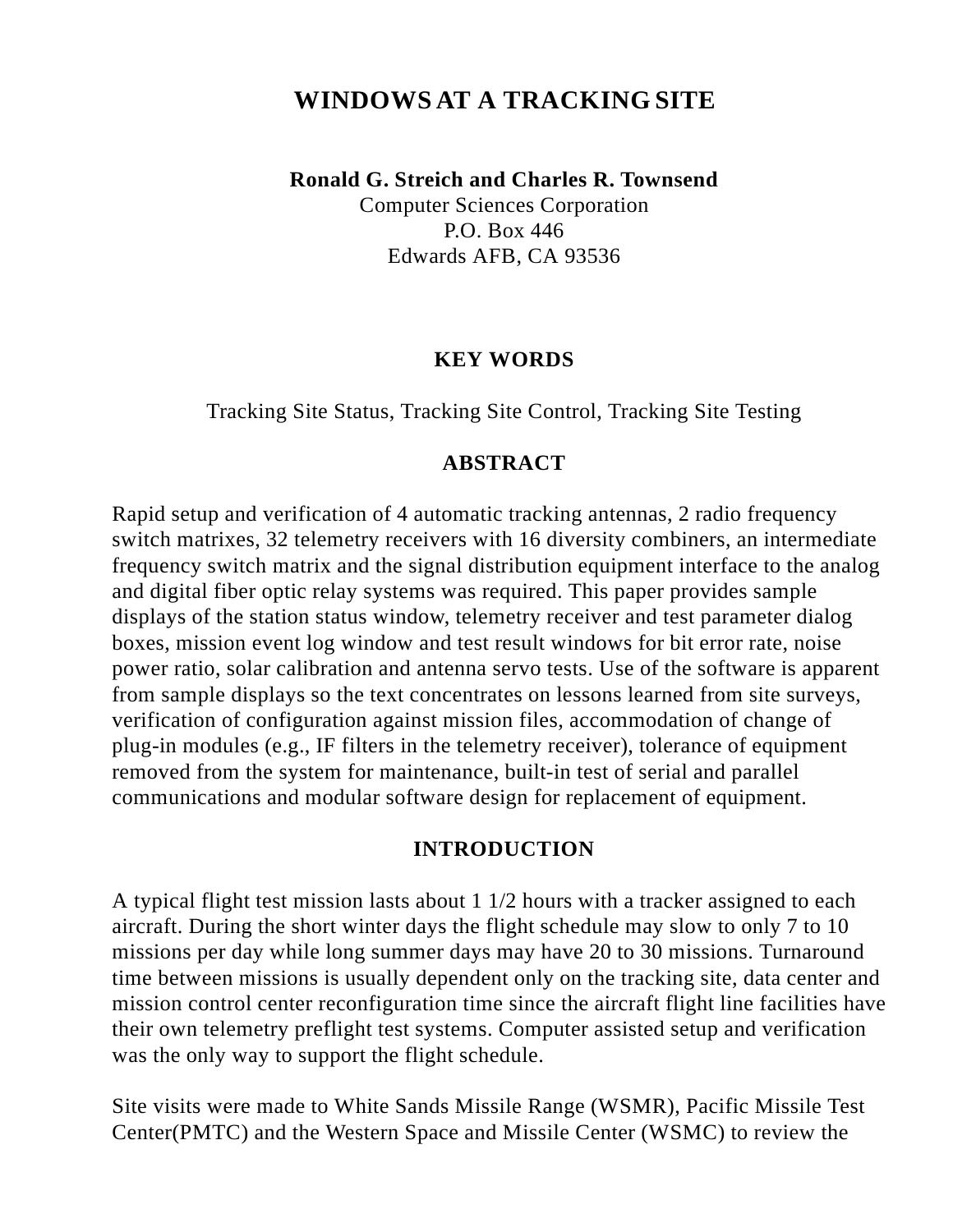similar systems in use at other test ranges. Ideas were adopted from each of the ranges. Recent papers on those test range systems are listed in the references. The willingness of the engineers at each location to share the lessons they had learned saved us much effort.

One primary stimulus for computer assisted control was the single line, abbreviated character displays and key pads on the switching matrixes and other microprocessor based equipment. Operating procedures, checklists and mission logs containing preoperation verification test results had grown inordinately large. Operations personnel attended the site surveys with Air Force engineers, Systems Applications International Corporation (SAIC) systems advisory and technical assistance contract engineers and us (the technical services contractor engineers) to define the requirements in terms of replacing existing procedures and forms. After the site surveys the Air Force directed preparation of a system specification and prototype screens by the SAIC engineers. Operations personnel have been active as project team members in every phase from prototype screen development through the many stepwise refinements made to develop the final program. With the system specification completed the implementation was then assigned to us.

Since our engineers had experience building this type of system at previous work locations, we knew that testing is more complex than setup and status monitoring of the operational in-line equipment. Therefore, the project was scheduled in two phases - (l) computer assisted setup and status monitoring of the operational equipment as the primary goal and (2) computer assisted testing and logging. The difference in complexity between the two phases is apparent from the sample displays. Acceptance testing of the Phase One program was completed eight months after start of the project. Phase Two required an additional sixteen months including minor expansion of the requirements. Implementation was accomplished by two software engineers dedicated to this project. The WSMR servo test result displays in color graphics are outstanding and we have followed their example.

### **THE OPERATOR INTERFACE**

The graphical user interface as shown in the sample displays is a strong departure from the old text based screens that required some operator proficiency in typing and memorization of commands. The entire tracking station can be set up using only a mouse. This is accomplished using the Common User Access definitions (menu bars, popup windows, dialog boxes, check boxes, option buttons, edit boxes, list boxes, scrollbars, etc.). This type of display is in use in many different systems such as engineering work stations, nearly all modem PCM decommutator systems, voice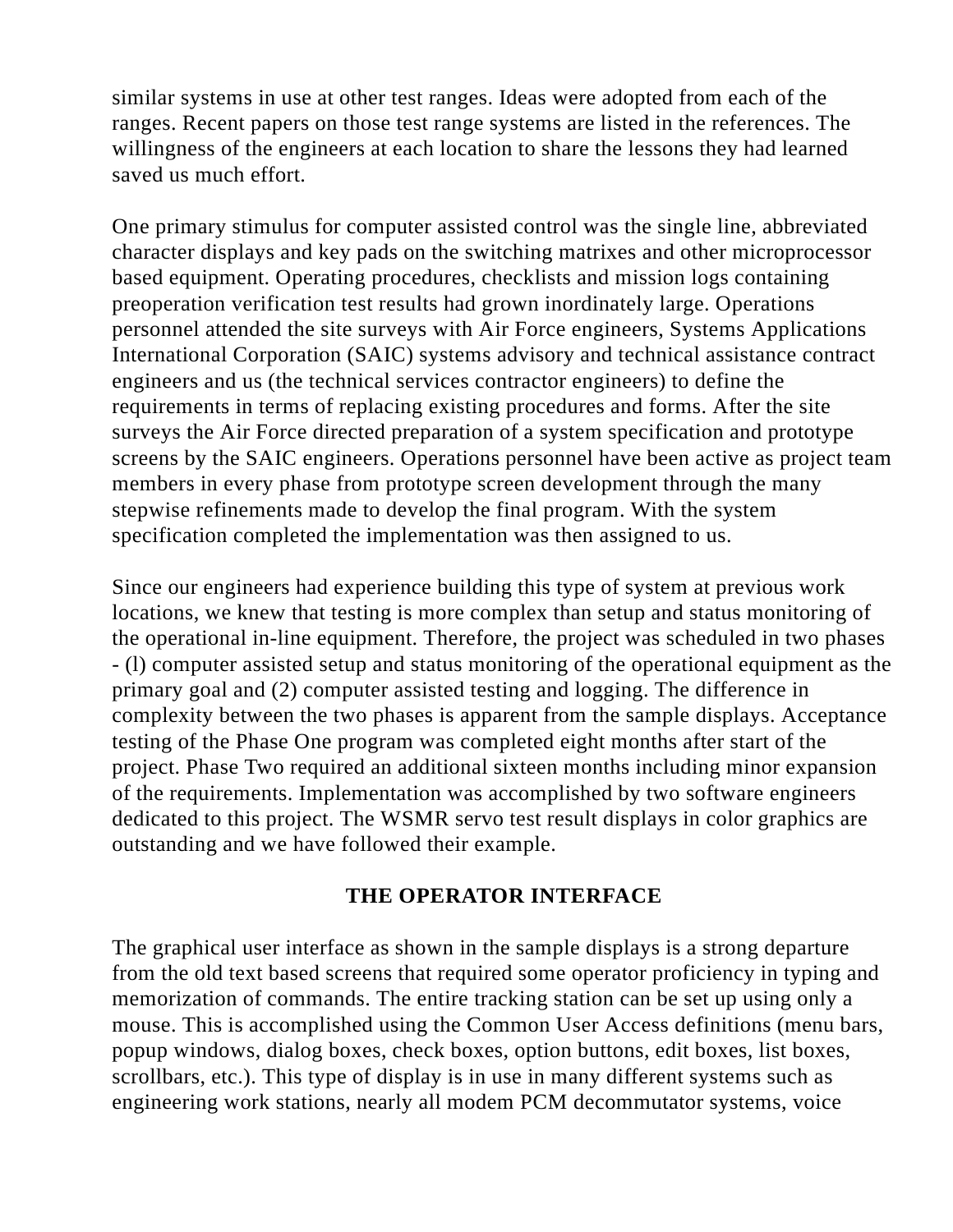switching systems, etc. They appear similar to an operator whether the operating system is Windows, Presentation Manager, Open Look, Motif or other trade name.

The main program runs on a 486 based Pc compatible computer with a VGA display. An eight port RS-232 card in the computer is connected by eight serial data cables to IEEE-488 bus controllers mounted in the telemetry receiver equipment bays and the switch matrix bays. A typical bay contains four telemetry receivers and two diversity combiners plus one bus controller. In this way, the slow devices on the IEEE-488 bus do not slow each other by contention for the bus. The RS-232 serial ports in the computer each have individual transmit and receive buffers for simultaneous operation but they have not been required due to the slow IEEE-488 communications. For example, a telemetry receiver requires about 250 milliseconds to change configuration or send a complete status message. All the test equipment is in two adjacent bays and is connected to a single IEEE-488 controller card in the computer. This computer is designated as the Telemetry Analyst computer because it is located in a triple low bay console containing monitor oscilloscopes and a spectrum analyzer as well as communications panels to the antenna consoles and mission control.

Each of the four antenna consoles also contains a 486 based computer with a VGA display. This allows each of the antenna operators to make mission logs in real-time or to test between operations. The five computers will soon be connected by a Local Area Network (LAN) but no plans have been made to use the LAN other than to allow all the computers to share the laser printer attached to the analyst computer.

# **STATION SETUP AND STATUS MONITORING**

Figure 1 shows the main status and control window. The same display is used for status monitoring, editing mission files, setup of equipment and selection of equipment for test. The display is site specific to display which receiver groups (two telemetry receivers and a diversity combiner) are connected to which of the four autotrack antennas. Any or all receiver groups may be connected to any antenna output in any combination because non-blocking radio frequency (RF) switch matrixes are used. Non-blocking means any input can be connected to any or all outputs. The antennas are listed in the top four rows with the receiver groups listed in the columns. Clicking on one of the boxes, as in a spread sheet layout, causes the antenna output to connect to the corresponding receiver input when setup is selected from the Edit menu.

The radio frequency, the intermediate frequency (IF) bandwidth and the video bandwidth of each connected or selected receiver group are displayed in its spread sheet box. The background color of the box matches the color of the frequency band.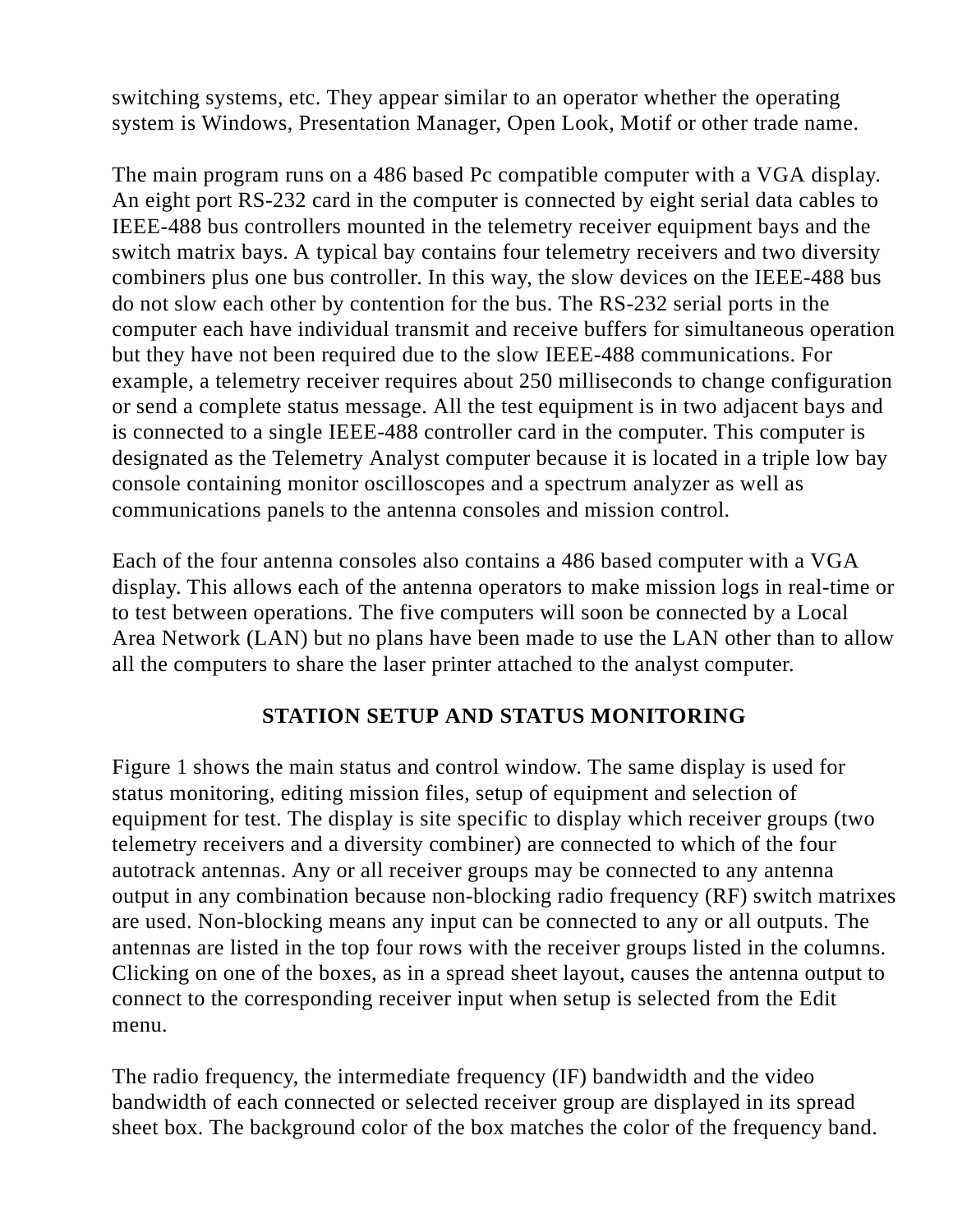Light green represents 1435 to 1535 MHz; dark green represents 1750 to 1850 MHz; light blue represents 2200 to 2300; and dark blue represents 2300 to 2400 MHz. The colors are not necessary but they make differentiation between groups of equipment easier. In particular, the combined 10 MHz output of each diversity combiner is connected to a baseband transmission system through an IF switch matrix displayed on the lower half of the screen.

|                  |             |                                          |         |                    | Telemetry Status - F16-813.TME |              |                |      |               |     |             | ≋l€          |
|------------------|-------------|------------------------------------------|---------|--------------------|--------------------------------|--------------|----------------|------|---------------|-----|-------------|--------------|
| Edit             | <b>Test</b> | Refresh                                  |         |                    | Event Log Options              | <b>Help</b>  |                |      |               |     |             |              |
|                  |             |                                          |         |                    |                                |              | <u>menteri</u> |      |               |     |             |              |
|                  |             |                                          |         | ä                  |                                | B            |                | 13   | V             | 383 | 838         | 82           |
|                  |             | 2219.52231.51486.5<br> 01.50 01.50 01.50 |         |                    |                                | 1493.5       |                |      |               |     |             |              |
| 2207             | 1000        | 1000                                     | 1000    |                    |                                | - 56<br>noan |                |      |               |     |             |              |
|                  |             |                                          |         | 2228.52274.5       |                                |              |                |      |               |     |             |              |
| 2223             |             |                                          |         | 00.75 00.75<br>500 | 500                            |              |                |      |               |     |             |              |
| 0744             |             |                                          |         |                    |                                |              |                |      | 2235.52263.5  |     |             |              |
| ţ,               |             |                                          |         |                    |                                |              |                |      | 00.75 00.75   |     |             |              |
| \$2235<br>5886   |             |                                          |         |                    |                                |              |                | 250  | 500<br>$\sim$ |     |             |              |
|                  |             |                                          |         |                    |                                |              |                |      |               |     | 00.75 00.75 | 1450.51474.5 |
| 1450             |             |                                          |         |                    |                                |              |                |      |               |     | 500         | 500          |
| X.<br>Bå<br>6368 | 4.00        |                                          |         |                    | 422                            |              |                |      |               |     |             |              |
| œ<br>æ<br>æ      |             | 7.70                                     | ele leg |                    |                                |              |                |      |               |     |             |              |
| 86               |             |                                          |         |                    |                                |              |                |      |               |     |             |              |
| w<br>83          |             |                                          |         |                    |                                |              |                | 4.00 | 5.95          |     |             |              |
| æ.               |             |                                          |         |                    |                                |              |                |      |               |     |             |              |
| 32<br>89         |             |                                          |         | 3.15               |                                |              |                |      |               |     |             |              |
| 26               |             |                                          |         |                    |                                |              |                |      |               |     | $5 - 25$    |              |
| Ø.<br>w          |             |                                          |         |                    | 7.35                           |              |                |      |               |     |             |              |
| 谷院               |             |                                          |         |                    |                                |              |                |      |               |     |             |              |
| xo<br>88 Y.Y     |             |                                          |         |                    |                                |              |                |      |               |     |             |              |
|                  |             |                                          |         |                    |                                |              |                |      |               |     |             |              |

Figure 1 - Status Window

Clicking on a receiver group box opens the corresponding receiver dialog box and associated test parameter dialog box as shown in Figure 2. If the box was clicked while in the status mode then the status of the equipment is shown. If the Edit mode was selected from the menu, stored files may be displayed and edited or the operator can develop a new configuration then store it on disk or setup the equipment. The preoperation test configuration and test parameters are usually selected at the same time but they can be added at any time.

The TEST mode is entered from the status display window. Again, the main display has not changed. However, the area outside the spread sheets has turned red to notify the operator that he can now radiate test signals on the mission frequencies. The selection of menu items has changed to allow the operator to select Bit error rate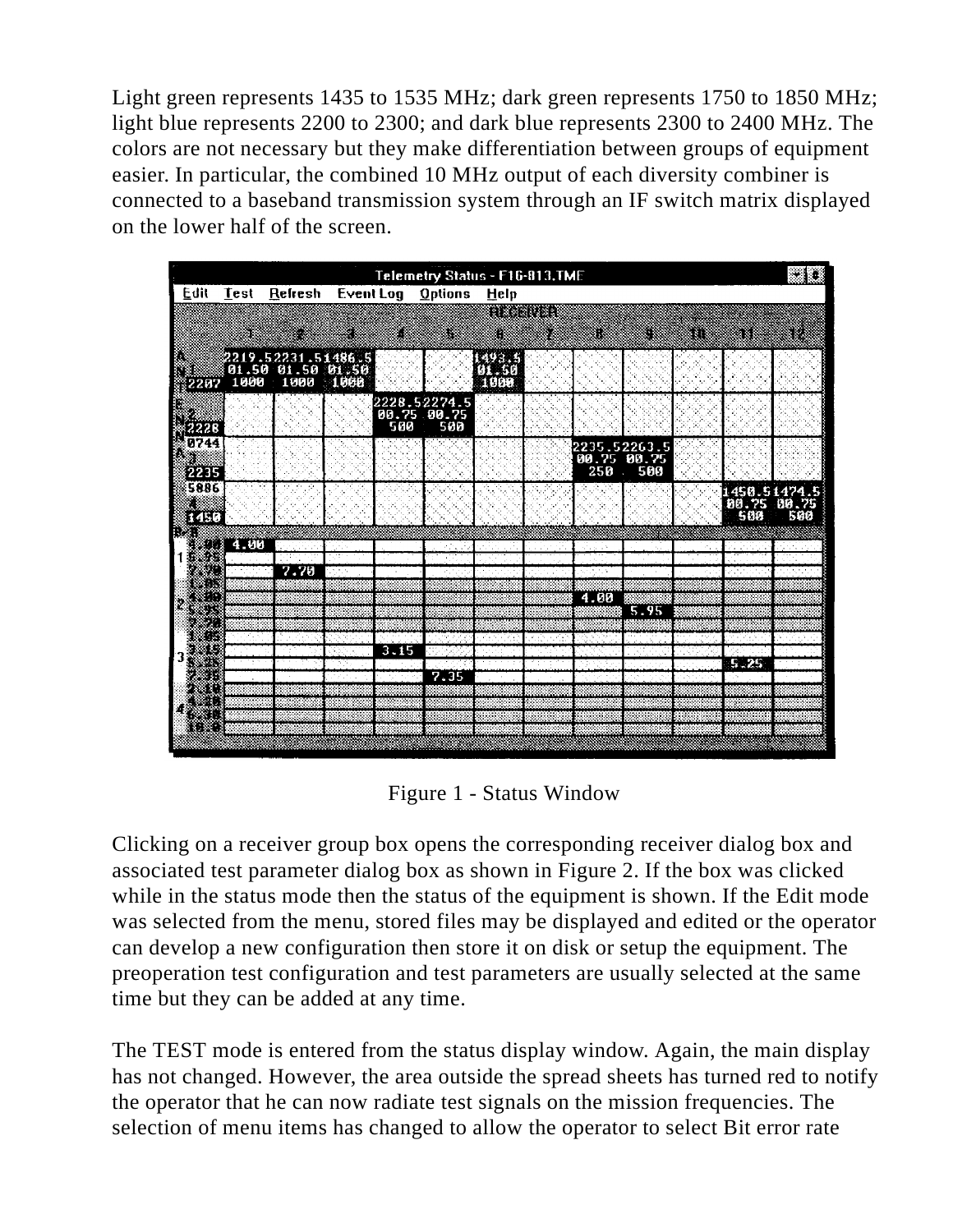(BER), noise power ratio (NPR), preoperation or solar calibration testing. Selection of the equipment to be tested is made by clicking on the receiver group box(es). The BER, NPR, Preop or Solar menu item is then selected to initiate he test. Sample windows with data are shown in Figures 3 through 6 for each of these tests.

| m.                           |                                                                                                                 |                                                                 | TM Edit - F16-176.TMF                                                                                                            |                                                                                                                              |                                                                                                |
|------------------------------|-----------------------------------------------------------------------------------------------------------------|-----------------------------------------------------------------|----------------------------------------------------------------------------------------------------------------------------------|------------------------------------------------------------------------------------------------------------------------------|------------------------------------------------------------------------------------------------|
| File                         | <b>Oplions</b><br>$He$ <sub>lp</sub>                                                                            |                                                                 | <b>RECEIVER</b>                                                                                                                  |                                                                                                                              |                                                                                                |
| 2207<br>2228<br>0744<br>2235 | Radio Freq:<br>2274.5<br>Tuner Freq:<br>0289.5<br>$\Box$ Scroll in 0.1 MHz steps                                | "Band"<br>$\circ$ LL<br>$\circ$ UL<br>$\odot$ [S]<br>$\circ$ us | Antenna: 2<br>IF BW:<br>$ 00.75$ MHZ $ \frac{34}{24} $<br><b>Rovi Gain:</b><br>B<br>1.0 <sub>ms</sub><br>Pre-d Freq:<br>112.5kHz | <b>Revr No.: 05</b><br>Video BW:<br>500 kHz<br>g<br>2nd L.O.:<br>Ō.<br>XTAL<br><b>Fine Tune:</b><br>+00.0kHz                 | Video Gain:<br>35<br>Ñ<br>03<br><b>CANCE</b>                                                   |
|                              | $\boxtimes$ BER Test<br>Code Type<br><b>NRZI</b><br><b>Bit Rate</b><br>Exp:<br>$1.280$ 器5<br>Dev.[kHz]:<br>0090 | $\boxtimes$ NPR Test<br>Dev.[kHz]:<br>0090                      | 家族                                                                                                                               | 'RF Test Signal'<br>$\boxtimes$ Boresight<br><b>Monitor</b><br>$\Box$ Pre-D<br>$\boxtimes$ Combined Video<br>□ Bit Sync Data | $\Box$ Combiner Test<br>Demod IF BW 71<br>$\circ$ 500 kHz<br>$@$ 900 kHz<br>$\bigcirc$ 1.5 MHz |

Figure 2 - Edit Window with Receiver Dialog Box Open

The Event Log window is selected from the status display menu ( see Figure 7). It is normally used on one of the antenna computers. The antenna servo test program is run only on the antenna computers that are connected directly to the antenna control unit via an IEEE-488 interface. Nine sets of tests as listed in Figure 8 can be performed. The results of the Tracking Error Gradient and Antenna Patterns are plotted on the screen or on the laser printer. The remaining results are in test or tabular form.

# **CONCLUSIONS**

The computer assisted control, status monitoring and testing of the tracking site equipment has been readily accepted by the operators. The main advantages of the software have been in reducing setup and test times while providing hard copy configuration sheets and test results. The visual displays were quickly learned and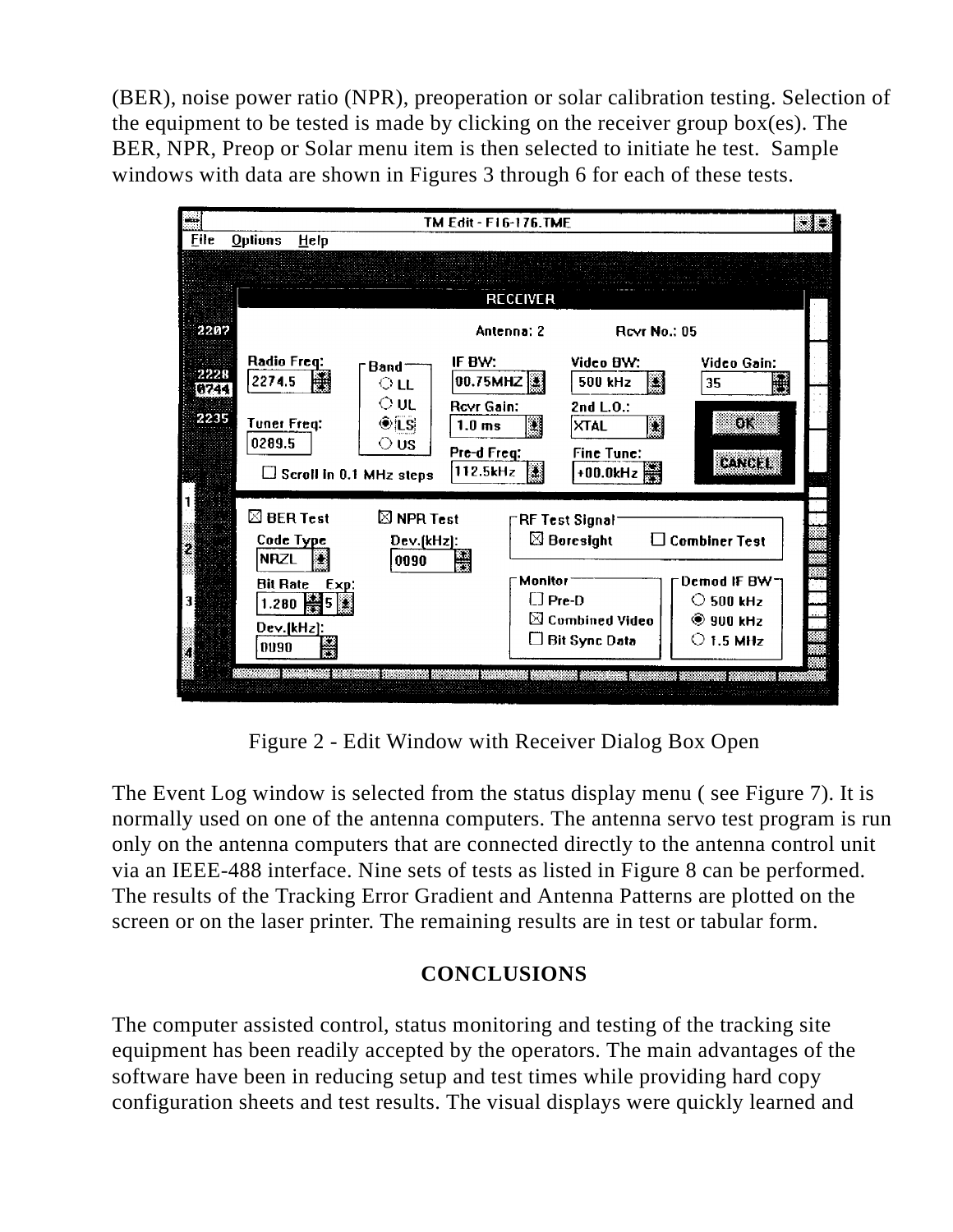|                                                 |                                                                              | <b>Bit From Pate Test</b>                                                           |                                                          |                                    |                                      |
|-------------------------------------------------|------------------------------------------------------------------------------|-------------------------------------------------------------------------------------|----------------------------------------------------------|------------------------------------|--------------------------------------|
|                                                 | <b>Selected Receivers</b><br>01 02 03 04 05 06 07 08 09 10 11 12 T1 T2 T3 T4 |                                                                                     | Save<br>Print                                            | Repeat                             | Cancel                               |
| Antenna 3                                       | Receiver 9                                                                   | <b>Test Complete</b>                                                                |                                                          |                                    |                                      |
|                                                 | <b>RF Test Input</b>                                                         | Monitor                                                                             | <b>OdB SNR Ref</b>                                       | <b>SHR</b>                         | <b>RFR</b>                           |
| *** FAIL *** Boresight<br>FAIL ***              | Boresiaht<br>Boresight<br>Buresight                                          | Rec 10 MHz LHCP<br>Rec 10 MHz RHCP<br>Combined Video<br>Bit Sunc Data               | *** SNR Error ***<br>-37.2 dBm<br>-37.2 dBm<br>-37.2 dBm | 13 dB<br>13 dB<br>13 dB            | 0000E6<br><b>BitSunc</b><br>0000E6   |
| Antenna 3<br>Receiver<br><b>g</b><br>2263.5 MHz | RF Frequency – Tuner<br>278.5 MHz                                            | <b>IFBW</b><br><b>8.75 MHz</b>                                                      | Video BW<br><b>500 kHz</b>                               | <b>2nd LO</b><br>Crustal           |                                      |
| Video Gain<br>36 dB                             | AGC TC<br>1.0 <sub>m</sub>                                                   | Dev(Peak)<br>Code<br>90 kHz<br><b>NRZL</b>                                          | <b>Bit Rate</b><br>256.0 kbps                            | Test Demod IF BW<br><b>900 kHz</b> |                                      |
|                                                 | <b>RF Test Input</b>                                                         | Monitor                                                                             | OdB SNR Ref                                              | <b>SHR</b>                         | BER                                  |
|                                                 | Boresight<br>Boresight<br>Boresight<br>Boresight                             | <b>Rec 10 MHz LHCP</b><br><b>Rec 10 MHz RHCP</b><br>Combined Video<br>Bit Sunc Data | $-37.1$ dBm<br>-37.3 dBm<br>$-37.1$ dBm<br>$-37.1~dBm$   | 13 dB<br>13 dB<br>13 dB<br>13 dB   | 0000E6<br>0000E6<br>9899F6<br>0000E6 |
|                                                 | ************* Test Complete                                                  |                                                                                     | 15:17:49 ******                                          |                                    |                                      |

Figure 3 - Bit Error Rate Test

| .                       | <b>Selected Receivers</b><br>01 02 03 04 05 06 07 08 09 10 11 12 T1 T2 T3 T4 | Print 8<br>}  Sa∨e  ∶<br>  Repeat    Cancel <br>်းတာသောအားသားကိ                                                                                  |
|-------------------------|------------------------------------------------------------------------------|--------------------------------------------------------------------------------------------------------------------------------------------------|
| Antenna 1               | Receiver 3 Test Complete                                                     |                                                                                                                                                  |
|                         |                                                                              | -- Band Stop kHz -- <br>RF Test Input Monitor 0dB SMR Ref SMR<br>34<br>105<br>185.                                                               |
|                         |                                                                              | Boresight 6 Rec 10 MHz LHCP + + SMR Error + + +<br>Boresight Rec 10 MHz RHCP -42.2 dBm 40 dB 38.4dB 33.5dB 31.9dB<br>39.5dB 34.8dB 31.5dB        |
| Antenna 1<br>Recelver 3 | 2207.5 MHz 222.5 MHz 1.50 MHz                                                | 2nd 1 D<br>500 kHz<br>Crustal                                                                                                                    |
| 39 dB                   | 1.0 <sub>m</sub>                                                             | Video Gain AGC TC Dev (RMS) Code Bit Rate Test Demod IF BW<br>90 kHz MRZL 226.0 kbps<br>900 kHz                                                  |
| <b>RF Test Input</b>    |                                                                              | $[--$ Band\$topkHz --<br>34<br>105 - 105<br>185                                                                                                  |
| Boresight<br>Boresight  | Rec 10 MHz LHCP<br>Combined Video -42.7 dBm                                  | -44.4 dBm<br>30.0dB 32.6dB 31.7dB<br>40 dB<br>Boresight Rec 10 MHz RHCP -42.7 dBm 40 dB<br>38.9dB 36.1dB 32.1dB<br>40 dB<br>36.0dB 32.8dB 32.2dB |

Figure 4 - Noise Power Ratio Test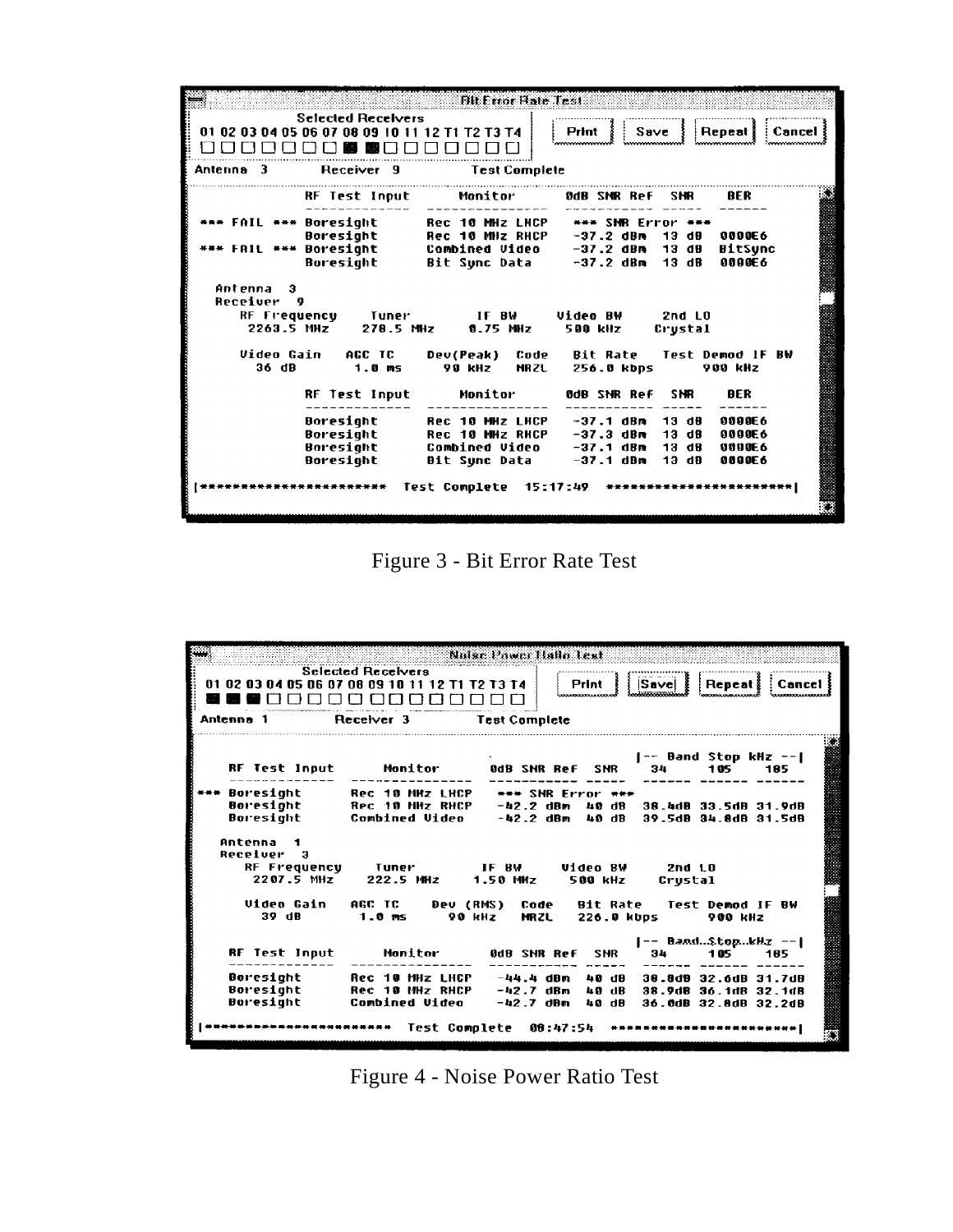| Antenna 3<br>Receiver 9                                                                         | Print                                                                      | $S$ ave<br><b>Update</b>                                                                                                | Cance                                                   |
|-------------------------------------------------------------------------------------------------|----------------------------------------------------------------------------|-------------------------------------------------------------------------------------------------------------------------|---------------------------------------------------------|
|                                                                                                 |                                                                            | <b>Clear Display</b>                                                                                                    | Continue                                                |
| l.I rf off<br>$\Box$ Receiver CAL.<br>∟l Modulation OFF<br>$\Box$ Insert Error:<br>Deviation 90 | $RF$ Out<br><b>♦ Boresight</b><br>$\heartsuit$ Combiner Test               | Monitor<br>$\bigcirc$ Pre-D LHCP<br>$\bigcirc$ Pre-D RHCP<br>$\circledast$ Combined Video<br>$\heartsuit$ Bit Sync Data | <b>Bit Error Rate</b><br>0F6<br>SNR   13                |
| <b>Bit Error Rate Test</b><br>Antenna<br>я<br>Receiver<br>9<br>RF Frequency Tuner<br>2263.5 MHz | 0p No 0744<br>IF BV<br>278.5 MHZ                                           | 03/23/93<br>Video BW<br>$0.75$ MHz<br><b>500 kHz</b>                                                                    | 15:33:08<br>2nd LO<br>Crustal                           |
| Video Gain<br>36 dB                                                                             | AGC TC<br>Dev(Peak)<br>1.0 ms<br>90 kHz<br><b>RF Test Input</b><br>Monitor | Code<br>Bit Rate<br><b>NRZL</b><br>256.8 kbps<br>OdB SMR Ref                                                            | Test Demod IF BW<br>900 kHz<br><b>BER</b><br><b>SHR</b> |
|                                                                                                 | Boresight                                                                  | Combined Video -37.1 dBm                                                                                                | $13$ dB<br>0000E6                                       |

Figure 5 - Preop Bit Error Rate Test

| <b>Selected Receivers</b><br>01 02 03 04 05 06 07 08 09 10 11 12 T1 T2 T3 T4<br>Print<br>  Repeat    Cancel<br>Sa∨e<br>Antenna 1<br>Receiver 1<br><b>Test Complete</b><br>$\mathbb R$ Solar Flux Density $\mathbb R$<br>Short Report<br><b>Sun Condition State</b><br>78 X 10^-22 W/m^2Hz at 1415 MHz<br>∕® Green ়⊘ Yellow ুঁি Red<br>112 X 10^-22 W/m^2Hz at 2695 MHz<br>Long Report<br>Sun Condition:<br>Green<br>Solar Flux Density: 78 X 10^-22 W/m^2Hz at 1415 MHz<br>Solar Flux Density: 112 X 10^-22 W/m^2Hz at 2695 MHz<br>Antenna 1 (15 Ft)<br>Receiver 1<br>RF Frequency - Aperture Correction - Antenna Gain - IF RW<br>1485.5 MHz<br>$0.3$ dB<br>34.5dB<br>1.50 MHz<br><b>ON SUN</b><br>OFF SUN<br><b>RATIO</b><br>и.<br>M.<br>LHCP -6.04 dBm -13.93 dBm 7.89 dB 5.9 /K 7.7 dB<br>-5.86 dBm -13.86 dBm<br><b>RHCP</b><br>8.01 dB<br>6.0/K<br>7.8 dB<br>Noise Temperature - Noise Figure - Power at PreAmp input for<br>Τs<br>0 dB Signal to Noise Ratio<br>NF<br>l HCP —<br>476.6 K<br>4.2 dB<br>$-110.1$ dBm |      |         | Solar Calibration |  |  |
|----------------------------------------------------------------------------------------------------------------------------------------------------------------------------------------------------------------------------------------------------------------------------------------------------------------------------------------------------------------------------------------------------------------------------------------------------------------------------------------------------------------------------------------------------------------------------------------------------------------------------------------------------------------------------------------------------------------------------------------------------------------------------------------------------------------------------------------------------------------------------------------------------------------------------------------------------------------------------------------------------------------------------|------|---------|-------------------|--|--|
|                                                                                                                                                                                                                                                                                                                                                                                                                                                                                                                                                                                                                                                                                                                                                                                                                                                                                                                                                                                                                            |      |         |                   |  |  |
|                                                                                                                                                                                                                                                                                                                                                                                                                                                                                                                                                                                                                                                                                                                                                                                                                                                                                                                                                                                                                            |      |         |                   |  |  |
|                                                                                                                                                                                                                                                                                                                                                                                                                                                                                                                                                                                                                                                                                                                                                                                                                                                                                                                                                                                                                            |      |         |                   |  |  |
|                                                                                                                                                                                                                                                                                                                                                                                                                                                                                                                                                                                                                                                                                                                                                                                                                                                                                                                                                                                                                            |      |         |                   |  |  |
|                                                                                                                                                                                                                                                                                                                                                                                                                                                                                                                                                                                                                                                                                                                                                                                                                                                                                                                                                                                                                            |      |         |                   |  |  |
|                                                                                                                                                                                                                                                                                                                                                                                                                                                                                                                                                                                                                                                                                                                                                                                                                                                                                                                                                                                                                            |      |         |                   |  |  |
|                                                                                                                                                                                                                                                                                                                                                                                                                                                                                                                                                                                                                                                                                                                                                                                                                                                                                                                                                                                                                            |      |         |                   |  |  |
|                                                                                                                                                                                                                                                                                                                                                                                                                                                                                                                                                                                                                                                                                                                                                                                                                                                                                                                                                                                                                            |      |         |                   |  |  |
|                                                                                                                                                                                                                                                                                                                                                                                                                                                                                                                                                                                                                                                                                                                                                                                                                                                                                                                                                                                                                            |      |         |                   |  |  |
|                                                                                                                                                                                                                                                                                                                                                                                                                                                                                                                                                                                                                                                                                                                                                                                                                                                                                                                                                                                                                            |      |         |                   |  |  |
|                                                                                                                                                                                                                                                                                                                                                                                                                                                                                                                                                                                                                                                                                                                                                                                                                                                                                                                                                                                                                            |      |         |                   |  |  |
|                                                                                                                                                                                                                                                                                                                                                                                                                                                                                                                                                                                                                                                                                                                                                                                                                                                                                                                                                                                                                            |      |         |                   |  |  |
|                                                                                                                                                                                                                                                                                                                                                                                                                                                                                                                                                                                                                                                                                                                                                                                                                                                                                                                                                                                                                            |      |         |                   |  |  |
|                                                                                                                                                                                                                                                                                                                                                                                                                                                                                                                                                                                                                                                                                                                                                                                                                                                                                                                                                                                                                            |      |         |                   |  |  |
|                                                                                                                                                                                                                                                                                                                                                                                                                                                                                                                                                                                                                                                                                                                                                                                                                                                                                                                                                                                                                            |      |         |                   |  |  |
|                                                                                                                                                                                                                                                                                                                                                                                                                                                                                                                                                                                                                                                                                                                                                                                                                                                                                                                                                                                                                            |      |         |                   |  |  |
|                                                                                                                                                                                                                                                                                                                                                                                                                                                                                                                                                                                                                                                                                                                                                                                                                                                                                                                                                                                                                            |      |         |                   |  |  |
|                                                                                                                                                                                                                                                                                                                                                                                                                                                                                                                                                                                                                                                                                                                                                                                                                                                                                                                                                                                                                            |      |         |                   |  |  |
|                                                                                                                                                                                                                                                                                                                                                                                                                                                                                                                                                                                                                                                                                                                                                                                                                                                                                                                                                                                                                            |      |         |                   |  |  |
|                                                                                                                                                                                                                                                                                                                                                                                                                                                                                                                                                                                                                                                                                                                                                                                                                                                                                                                                                                                                                            |      |         |                   |  |  |
|                                                                                                                                                                                                                                                                                                                                                                                                                                                                                                                                                                                                                                                                                                                                                                                                                                                                                                                                                                                                                            |      |         |                   |  |  |
|                                                                                                                                                                                                                                                                                                                                                                                                                                                                                                                                                                                                                                                                                                                                                                                                                                                                                                                                                                                                                            | RHCP | 461.9 K |                   |  |  |
| $4.1 \, dB$<br>$-110.2$ dBm                                                                                                                                                                                                                                                                                                                                                                                                                                                                                                                                                                                                                                                                                                                                                                                                                                                                                                                                                                                                |      |         |                   |  |  |

Figure 6 - Solar Calibration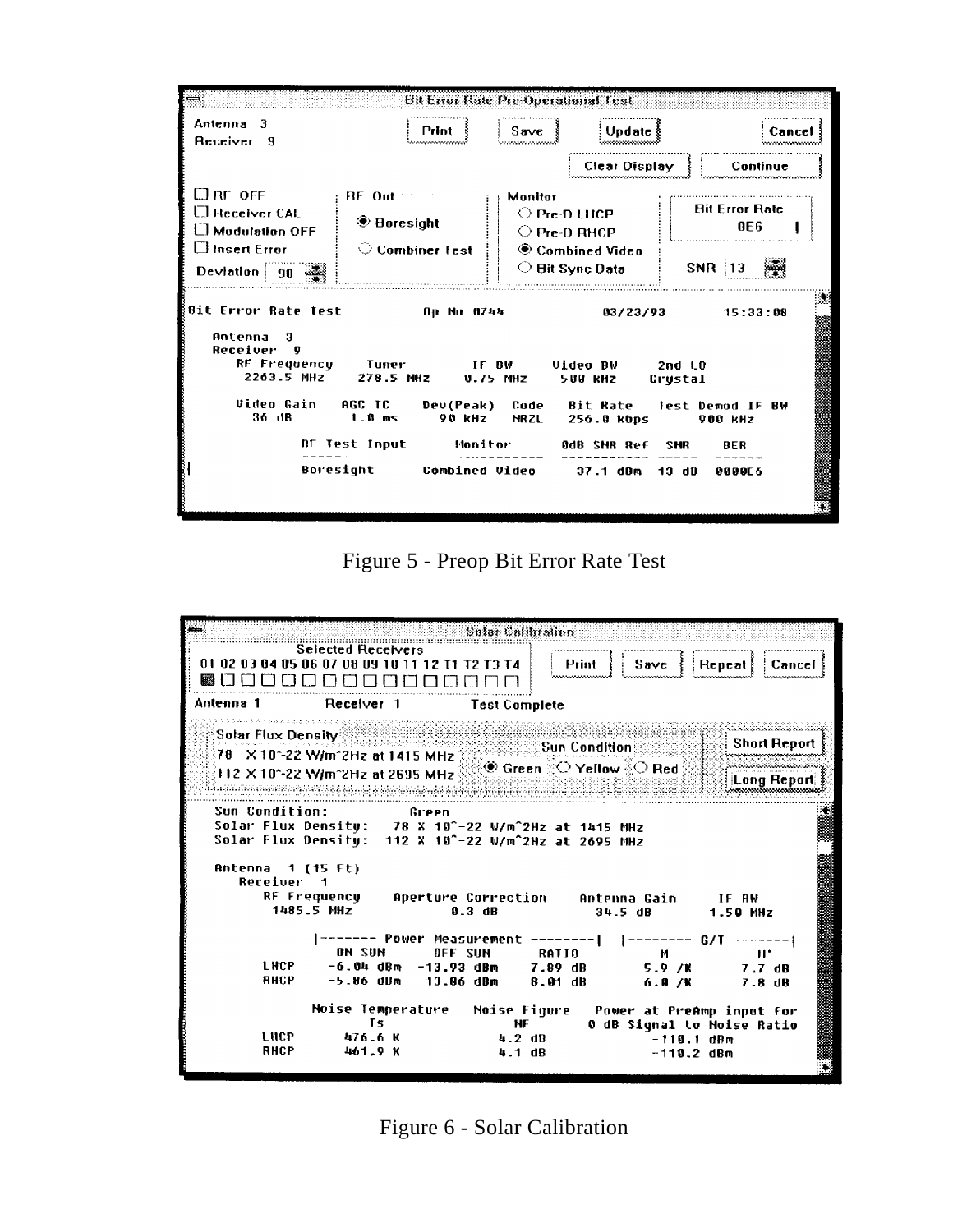| $+ +$ |                                                                              |                                                                                  | Event Lua 1         |              |                                    |        |
|-------|------------------------------------------------------------------------------|----------------------------------------------------------------------------------|---------------------|--------------|------------------------------------|--------|
|       | Last Chance                                                                  | Signal Strength                                                                  | <b>Deviation</b>    |              | Aircraft Airborn! Aircraft Landed! | Cancel |
|       | TM up                                                                        | TM Down                                                                          | AOS                 | LOS          | AZ and EL                          | Savc   |
|       | <b>ON Track</b>                                                              | OFF Track                                                                        | <b>Fluctuations</b> | Interference | <b>CLEAR</b>                       | Print  |
|       | [03/24/93<br>$0p$ No $f16-352$                                               |                                                                                  | Antenna 1 Event Log |              |                                    |        |
|       | E15:37:09<br>F 15 : 37 : 24<br>15:37:58                                      | TM up<br>Signal Strength<br>Aircraft Air-horne                                   | 3 Oct B             |              |                                    |        |
|       | 15:38:09<br>- 15 : 42 : 13<br>15:43:53<br>E 15 : 43 : 58                     | 94 AZ and 0 FL<br>Signal Strength<br><b>LOS</b><br>180 AZ and 23 EL              | 25dB                |              |                                    |        |
|       | F 15 : 45 : 03<br>E 15 : 45 : 86<br>15:46:10<br>E 15 : 55 : 36<br>E 15:58:10 | <b>AOS</b><br>185 AZ and 24 EL<br>Signal Strength<br>Aircraft Landed<br>Ill Down | 20dB                |              |                                    |        |

Figure 7 - Event Log



Figure 8 - Antenna Servo Test

offer a single point for quick look capability of entire station status. Checking function and driver return calls and the validity of all input and output is required for reliability. Displaying the corresponding probable error source when checks are not confirmed provides excellent diagnostics. These diagnostics pinpoint even the most minor